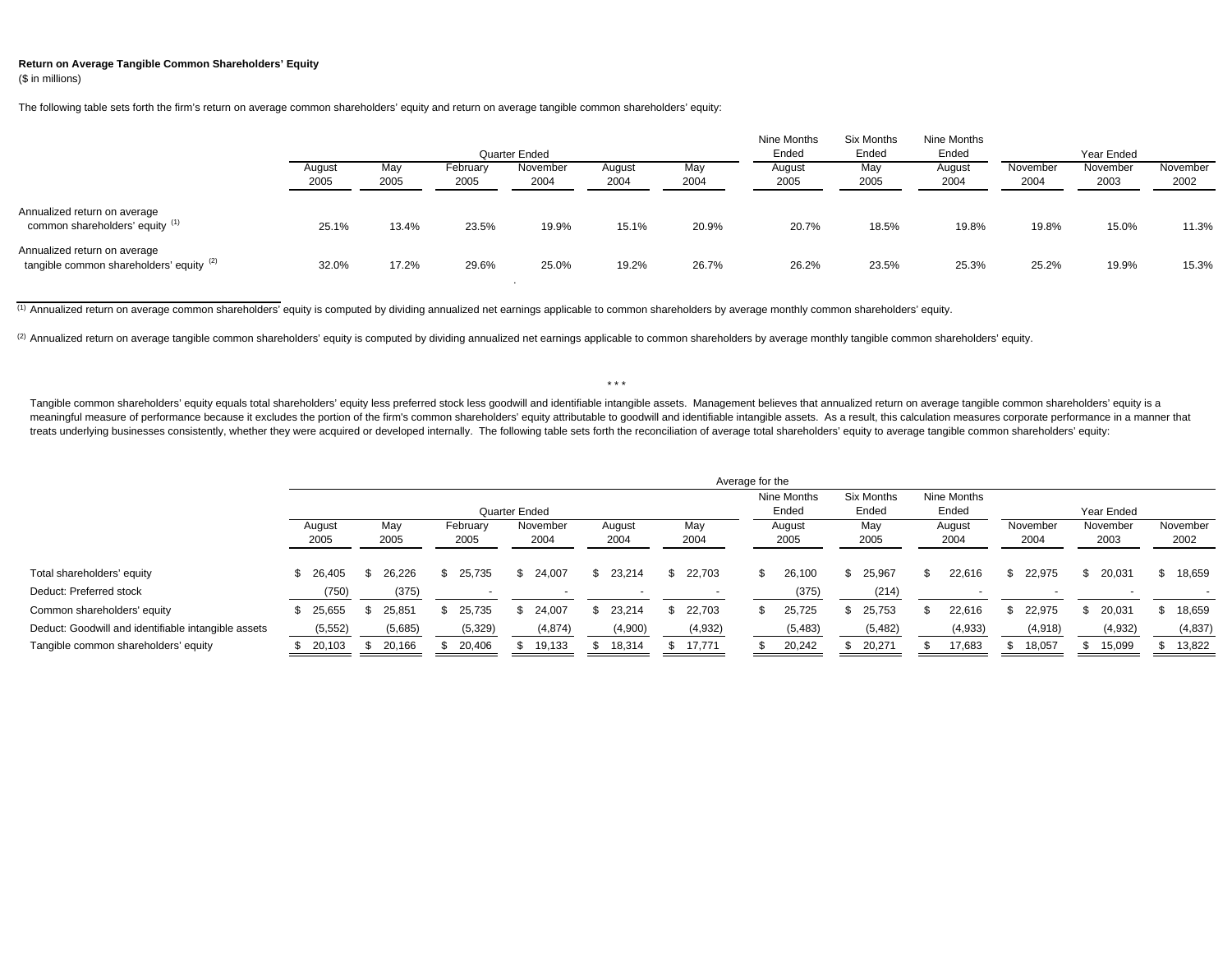## **Adjusted Assets, Tangible Equity Capital, Adjusted Leverage Ratio and Tangible Book Value Per Common Share**

(\$ in millions, except per share amounts)

The following table sets forth information on the firm's assets, shareholders' equity, leverage ratios and book value per common share:

|                                          |                |              |              | As of            |                |              |                  | As of            |                  |
|------------------------------------------|----------------|--------------|--------------|------------------|----------------|--------------|------------------|------------------|------------------|
|                                          | August<br>2005 | May<br>2005  |              | February<br>2005 | August<br>2004 | May<br>2004  | November<br>2004 | November<br>2003 | November<br>2002 |
| Total assets                             | \$669,518      | \$624,472    |              | \$596,149        | \$486,686      | \$467,921    | \$531,379        | \$403,799        | \$355,574        |
| Adjusted assets <sup>(1)</sup>           | 423,537        | 406,085      |              | 372,792          | 303,186        | 318,049      | 347,082          | 273,941          | 215,547          |
| Total shareholders' equity               | 26,607         | 26,395       |              | 26,075           | 23,514         | 23,152       | 25,079           | 21,632           | 19,003           |
| Tangible equity capital (2)              | 23,885         | 23,389       |              | 23,145           | 21,379         | 20,986       | 22,958           | 16,650           | 14,164           |
| Leverage ratio <sup>(3)</sup>            | 25.2x          | 23.7x        |              | 22.9x            | 20.7x          | 20.2x        | 21.2x            | 18.7x            | 18.7x            |
| Adjusted leverage ratio <sup>(4)</sup>   | 17.7x          | 17.4x        |              | 16.1x            | 14.2x          | 15.2x        | 15.1x            | 16.5x            | 15.2x            |
| Common shareholders' equity              | \$<br>25,857   | \$<br>25,645 | $\mathbb{S}$ | 26,075           | \$<br>23,514   | \$<br>23,152 | \$<br>25,079     | \$<br>21,632     | \$<br>19,003     |
| Tangible common shareholders' equity (5) | 20,385         | 19,889       |              | 20,395           | 18,629         | 18,236       | 20,208           | 16,650           | 14,164           |
| Book value per common share (6)          | \$<br>55.39    | \$<br>53.46  | \$           | 53.15            | \$<br>48.08    | \$<br>47.58  | \$<br>50.77      | \$<br>43.60      | \$<br>38.69      |
| Tangible book value per common share (1) | 43.67          | 41.46        |              | 41.57            | 38.09          | 37.48        | 40.91            | 33.56            | 28.84            |

 $^{(1)}$  Adjusted assets exclude (i) low-risk collateralized assets generally associated with the firm's matched book and securities lending businesses (which is calculated by adding securities purchased under agreements to resell and securities borrowed, and then subtracting nonderivative short positions), (ii) cash and securities segregated for regulatory and other purposes and (iii) goodwill and identifiable intangible assets. The following table sets forth the reconciliation of total assets to adjusted assets:

|                 |                                                                                                         |                        |                        | As of                  |                         |                         |                        | As of                   |                         |
|-----------------|---------------------------------------------------------------------------------------------------------|------------------------|------------------------|------------------------|-------------------------|-------------------------|------------------------|-------------------------|-------------------------|
|                 |                                                                                                         | August<br>2005         | May<br>2005            | February<br>2005       | August<br>2004          | May<br>2004             | November<br>2004       | November<br>2003        | November<br>2002        |
| Total assets    |                                                                                                         | \$669,518              | \$624,472              | \$596,149              | \$486,686               | \$467,921               | \$531,379              | \$403,799               | \$355,574               |
| Deduct:         | Securities purchased under<br>agreements to resell<br>Securities borrowed                               | (91, 536)<br>(190,822) | (77,097)<br>(176, 315) | (66,007)<br>(180, 362) | (40, 309)<br>(151, 237) | (27, 601)<br>(137, 873) | (44, 257)<br>(155,086) | (26, 856)<br>(129, 118) | (45, 772)<br>(113, 579) |
| Add:            | Financial instruments sold, but<br>not yet purchased, at fair value<br>Less derivatives short positions | 149,338<br>(60, 997)   | 142,386<br>(54, 373)   | 125,556<br>(51,662)    | 101,758<br>(39, 484)    | 111,523<br>(40, 459)    | 132,097<br>(64,001)    | 102,699<br>(41, 886)    | 83,473<br>(38, 921)     |
| Deduct:         | Subtotal<br>Cash and securities segregated<br>for regulatory and other purposes                         | 88,341<br>(46, 492)    | 88,013<br>(47, 232)    | 73,894<br>(45, 202)    | 62,274<br>(49, 343)     | 71,064<br>(50, 546)     | 68,096<br>(48, 179)    | 60,813<br>(29, 715)     | 44,552<br>(20, 389)     |
|                 | Goodwill and identifiable<br>intangible assets                                                          | (5, 472)               | (5,756)                | (5,680)                | (4,885)                 | (4,916)                 | (4,871)                | (4,982)                 | (4,839)                 |
| Adjusted assets |                                                                                                         | 423,537                | \$406,085              | \$372,792              | \$303,186               | \$318,049               | \$ 347.082             | \$273,941               | \$215,547               |